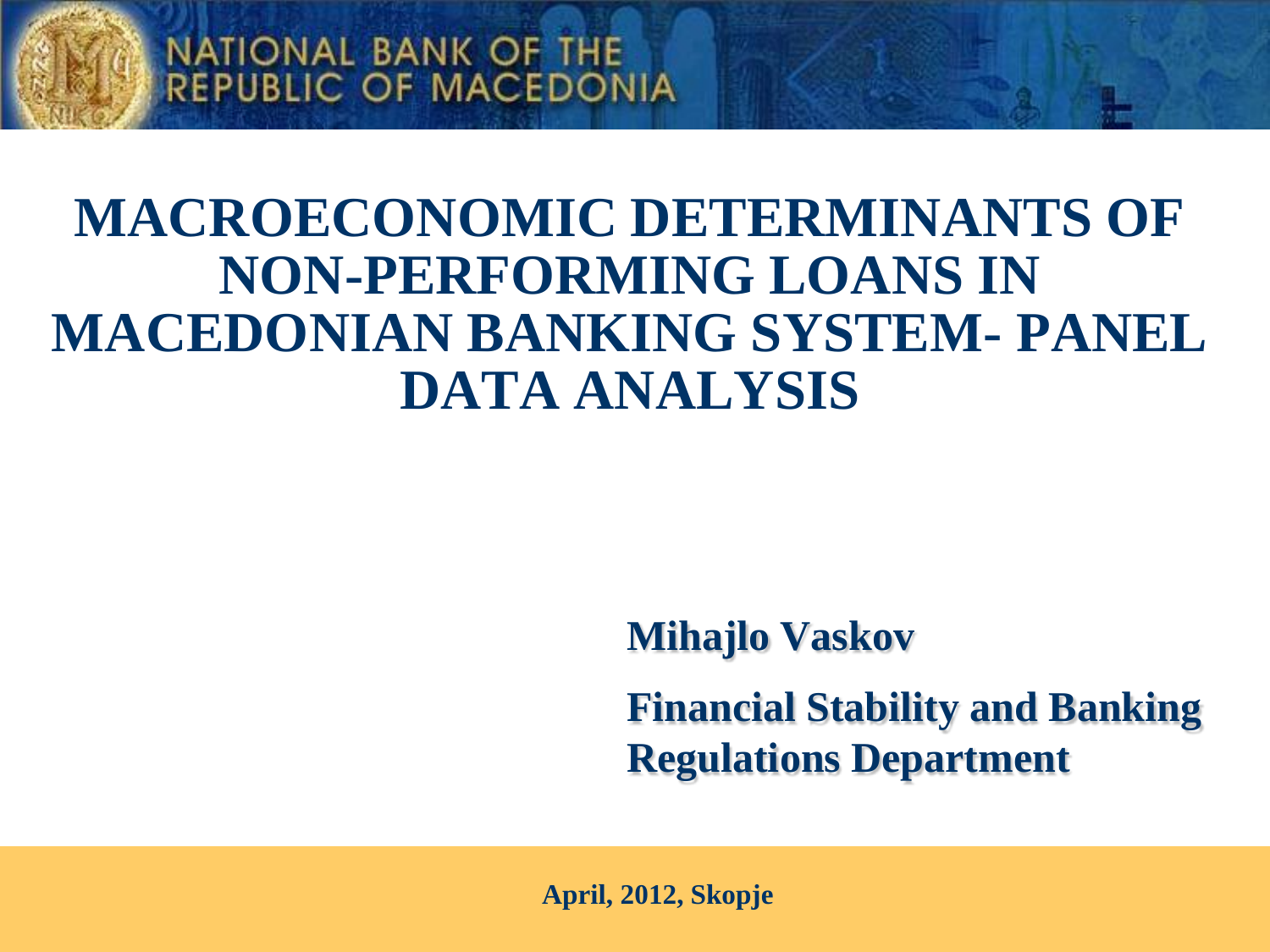# **Contents**

- Main Goals of the Working Paper
- Credit Risk Profile of the Macedonian Banking System
- Recent Developments of NPLs
- Panel Estimation Data and Methodology
- Main Results
- Important Caveats
- Future Work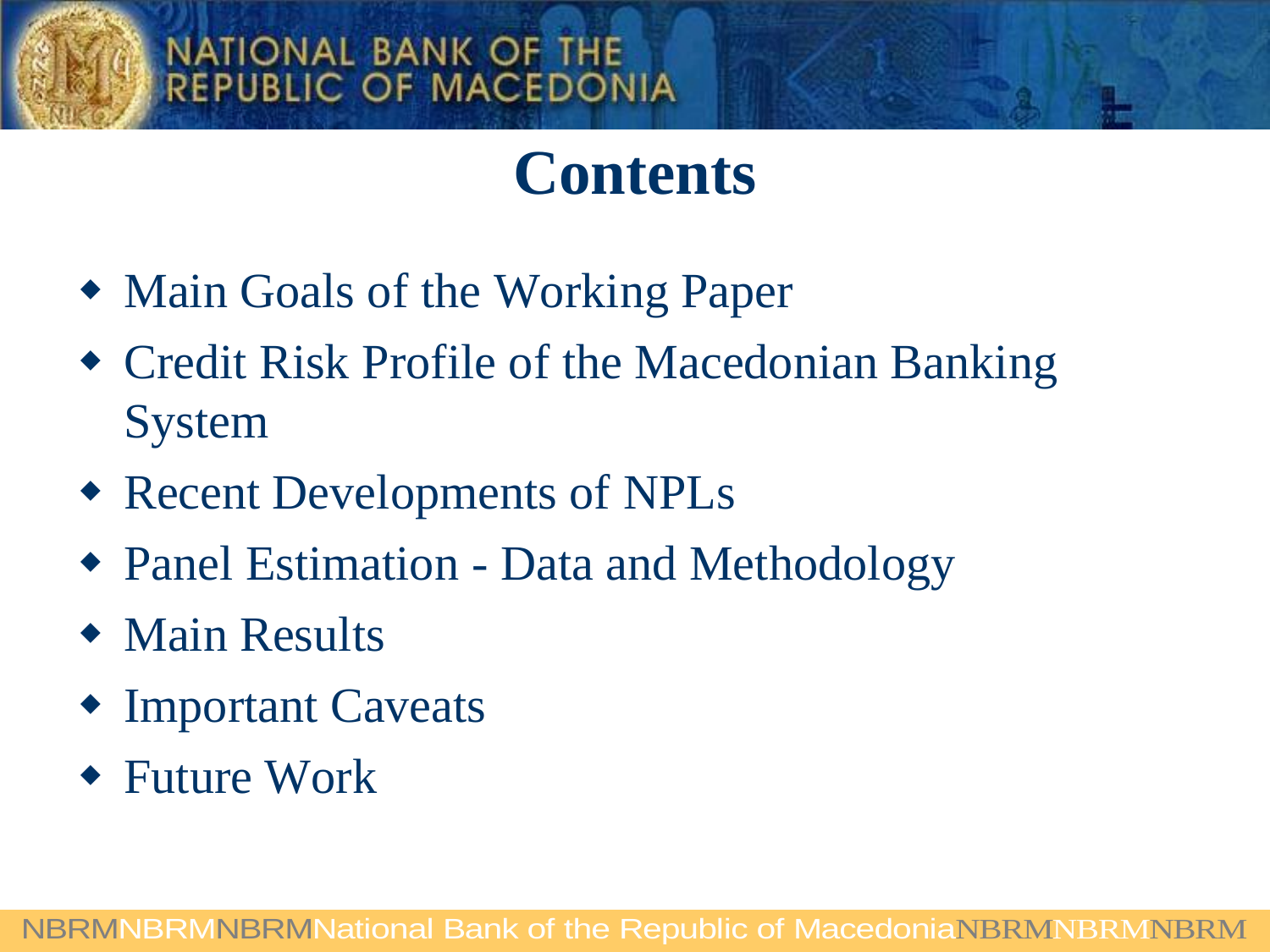# **Main Goals of the Paper**

**NATIONAL BANK OF THE** 

**REPUBLIC OF MACEDONIA** 

- To make the first empirical analysis of the macroeconomic determinants of non-performing loans in Macedonian banking system, based on panel estimation in a sample of 16 banks
- To draw conclusions regarding the necessary changes that could lead to lower NPL ratio
- To compare the results of this research with previous expert/qualitative analysis/opinions regarding the main macroeconomic factors that determine NPL ratio movements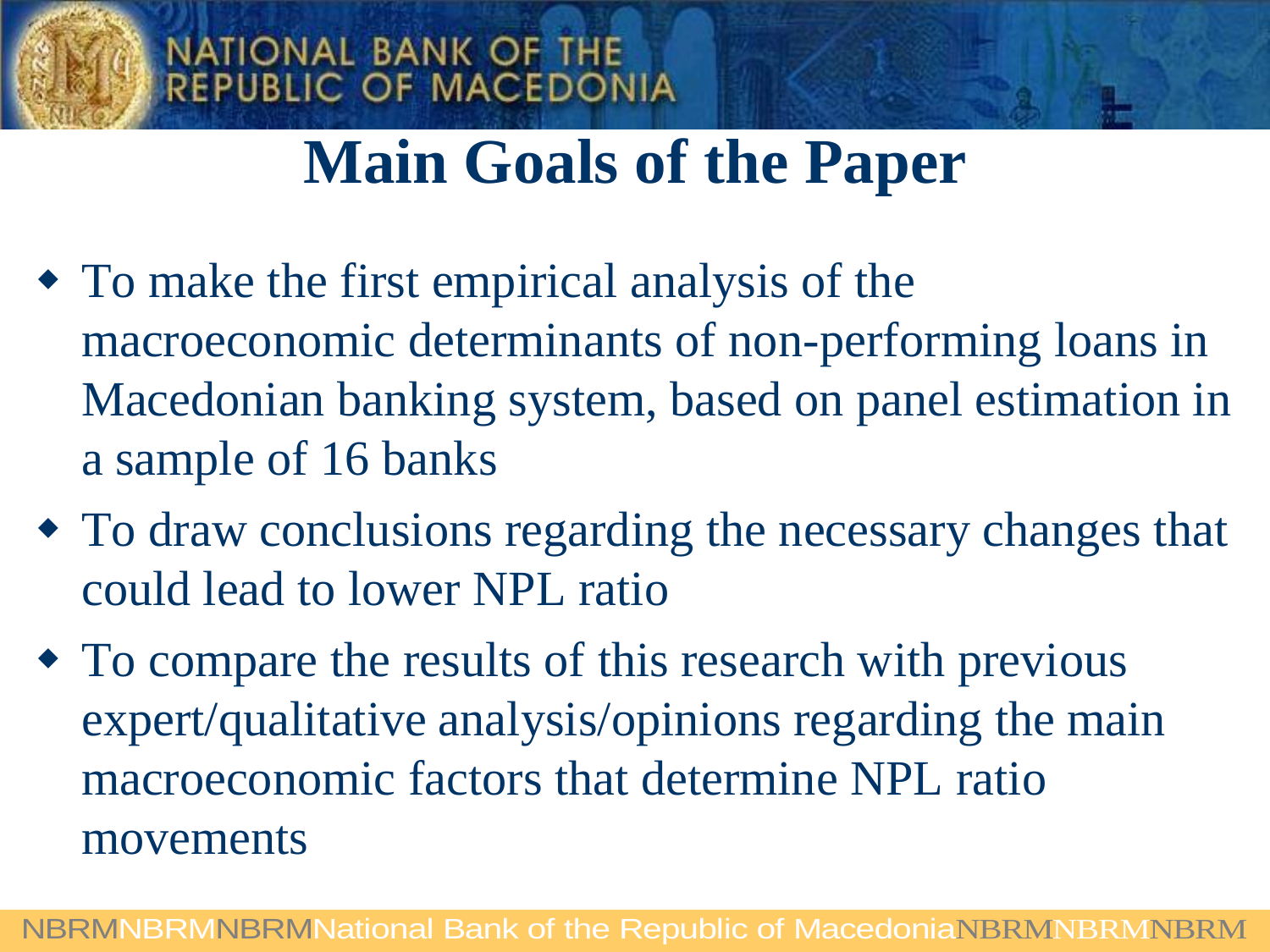### **Credit Risk Profile of the Macedonian Banking System**

NATIONAL BANK OF THE

**REPUBLIC OF MACEDONIA** 

- Credit risk plays the most important role and has crucial importance for banks' performances
- Dominance of traditional banking as bank business-model, based on collecting deposits as main source of funding and their placement in form of loans to non-financial entities
- Until the mid 2000's, loan supply in the Macedonian banking system was relatively modest and credit market could be described as undeveloped
- With the credit expansion and the ownership changes in the domestic banking industry, banks started to design contemporary risk management systems that have been consequently upgraded, they have improved their efficiency and allocation of resources, and have strengthened its financial position
- NBRMNBRMNBRMNational Bank of the Republic of MacedoniaNBRMNBRMNBRM Lack of write-offs of non-recoverable claims by Macedonian banks and thus, a relatively high level of persistence of non-performing loans should be expected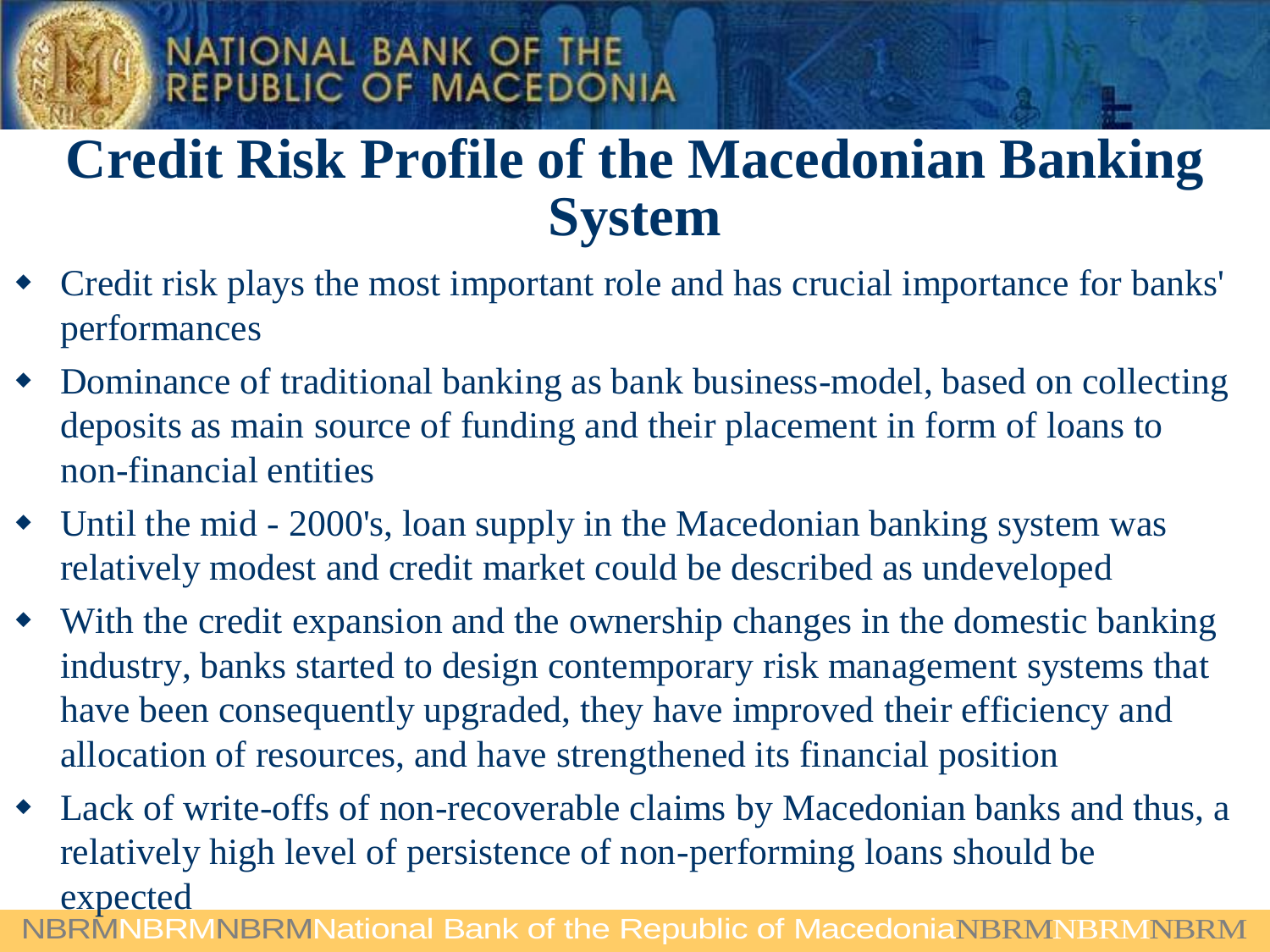### **Recent Developments of NPLs**

 With the intensification of credit growth, the level of non-performing loans in the banking system registered downward trend

**NATIONAL BANK OF THE** 

REPUBLIC OF MACEDONIA

 However, with the transmission of the effects from the global financial crisis and worsening in the macroeconomic conditions, NPL ratio has recently deteriorated

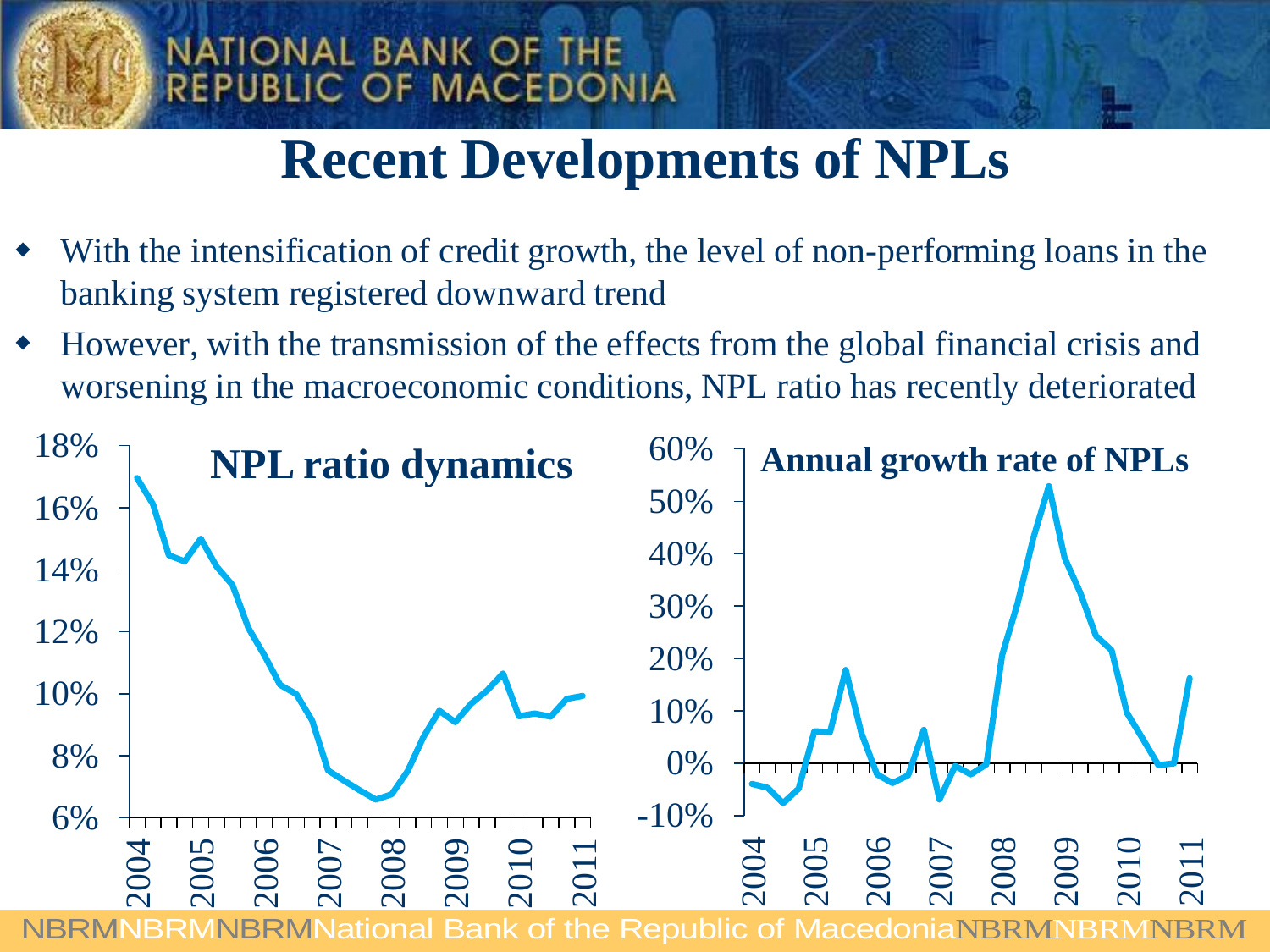# **Panel Estimation - Data and Methodology**

- Balanced panel consisted of 16 commercial banks for the period 2003Q1 2011Q4 total of maximum 576 observations
- Time span determined by data availability for particular variables
- Banks included in the sample have been functioning throughout the entire sample period
- We use system GMM and first-difference GMM (one-step and two-step) but prefer the one-step system GMM, according to the suggestions of the literature in this area
- We investigate broader list of macroeconomic and financial variables (10) combined into several (4) equations
- The variables are the ones commonly used in this kind of studies: real GDP growth, real interest rate, REER, employment rate, policy rate, inflation rate, net-wages growth, loan-to-GDP ratio, export growth, unit labor costs
- p-values show all variables are significant across various options, and the results from the diagnostic tests suggest that the equations might be considered as suitable statistical generating mechanisms (AR(2) test, Hansen test, difference-in-Hansen test)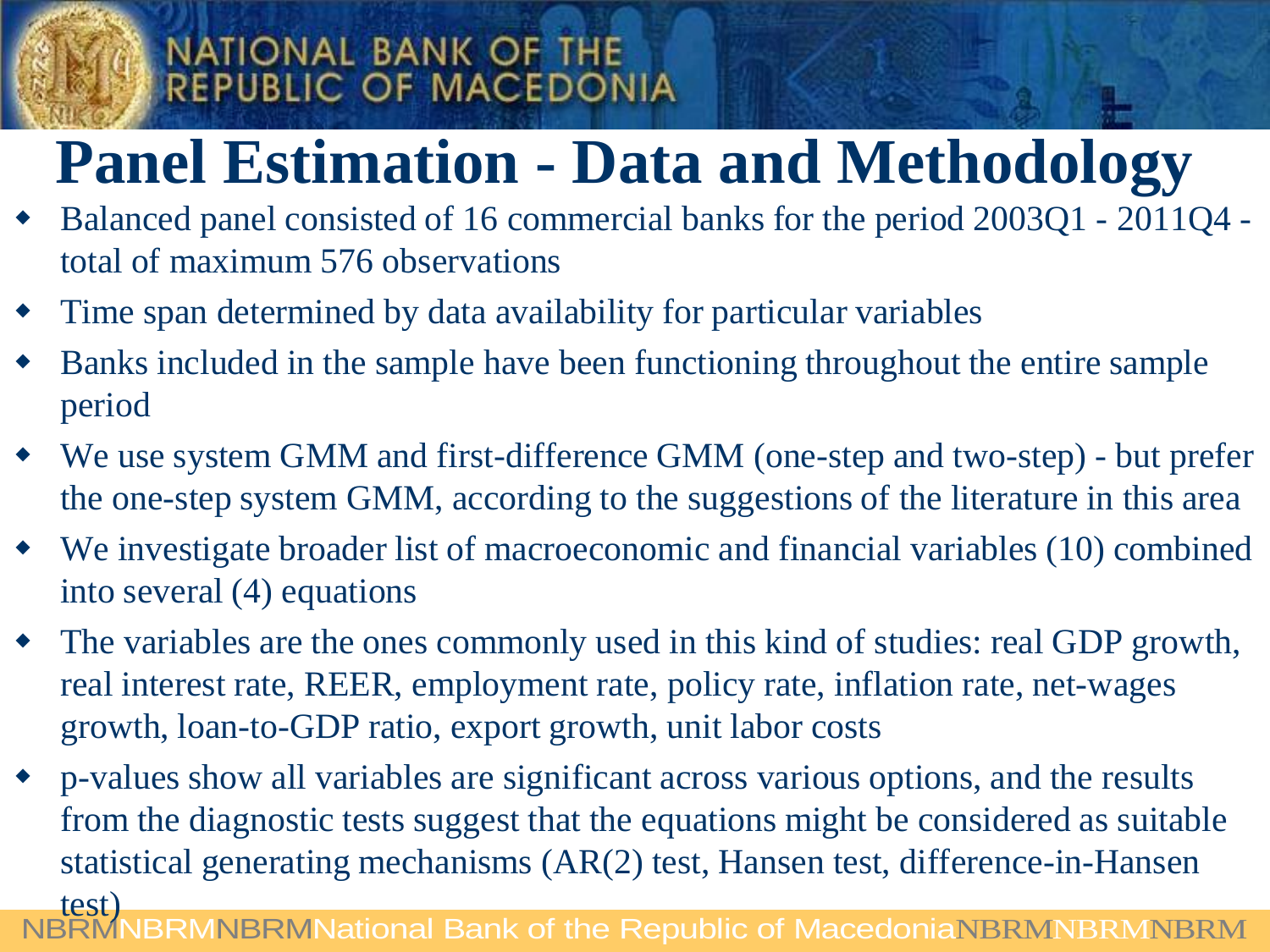### **Main results (one-step system GMM)**

| <b>Explanatory</b><br>variables | <b>Equation 1</b><br><b>LNPL</b> | <b>Equation 2</b><br><b>LNPL</b> | <b>Equation 3</b><br><b>LNPL</b> | <b>Equation 4</b><br><b>LNPL</b> |
|---------------------------------|----------------------------------|----------------------------------|----------------------------------|----------------------------------|
| LNPL $t-1$                      | $0.751***$                       | $0.749***$                       | $0.571***$                       | $0.910***$                       |
|                                 | (0.000)                          | (0.000)                          | (0.000)                          | (0.000)                          |
| $GDP_GR_t$                      | $-1.819*$                        |                                  |                                  |                                  |
|                                 | (0.065)                          |                                  |                                  |                                  |
| $GDP_GR_{t-1}$                  |                                  | $-1.071*$                        |                                  |                                  |
|                                 |                                  | (0.097)                          |                                  |                                  |
| $GDP_GR_{t-2}$                  |                                  |                                  |                                  | $-1.419*$                        |
|                                 |                                  |                                  |                                  | (0.064)                          |
| ULC_GR $_{t-2}$                 |                                  | $0.781**$                        |                                  |                                  |
|                                 |                                  | (0.018)                          |                                  |                                  |
| REINT $_{t-1}$                  | $0.940*$                         |                                  |                                  |                                  |
|                                 | (0.065)                          |                                  |                                  |                                  |
| REER $_{t-1}$                   | 1.608*                           | $2.652***$                       |                                  | $1.159*$                         |
|                                 | (0.091)                          | (0.007)                          |                                  | (0.078)                          |
| $EMP_GR_{t-1}$                  | $-0.988**$                       |                                  |                                  |                                  |
|                                 | (0.050)                          |                                  |                                  | $1.545*$                         |
| PR MA                           |                                  |                                  |                                  |                                  |
|                                 |                                  | $2.498*$                         |                                  | (0.084)<br>2.990 ***             |
| INF $_{t-1}$                    |                                  | (0.095)                          |                                  | (0.006)                          |
|                                 |                                  |                                  | $-1.909*$                        |                                  |
| $NET_WAG_GR_{t-1}$              |                                  |                                  | (0.094)                          |                                  |
|                                 |                                  |                                  | $0.440*$                         |                                  |
| <b>LLOAN_GDP</b>                |                                  |                                  | (0.082)                          |                                  |
| $EXP_GR_{t-2}$                  |                                  |                                  | $-0.192**$                       |                                  |
|                                 |                                  |                                  | (0.022)                          |                                  |
| <b>Constant</b>                 | $-0.555***$                      | $-0.642**$                       | $-0.431*$                        | $-0.328*$                        |
|                                 | (0.007)                          | (0.014)                          | (0.059)                          | (0.057)                          |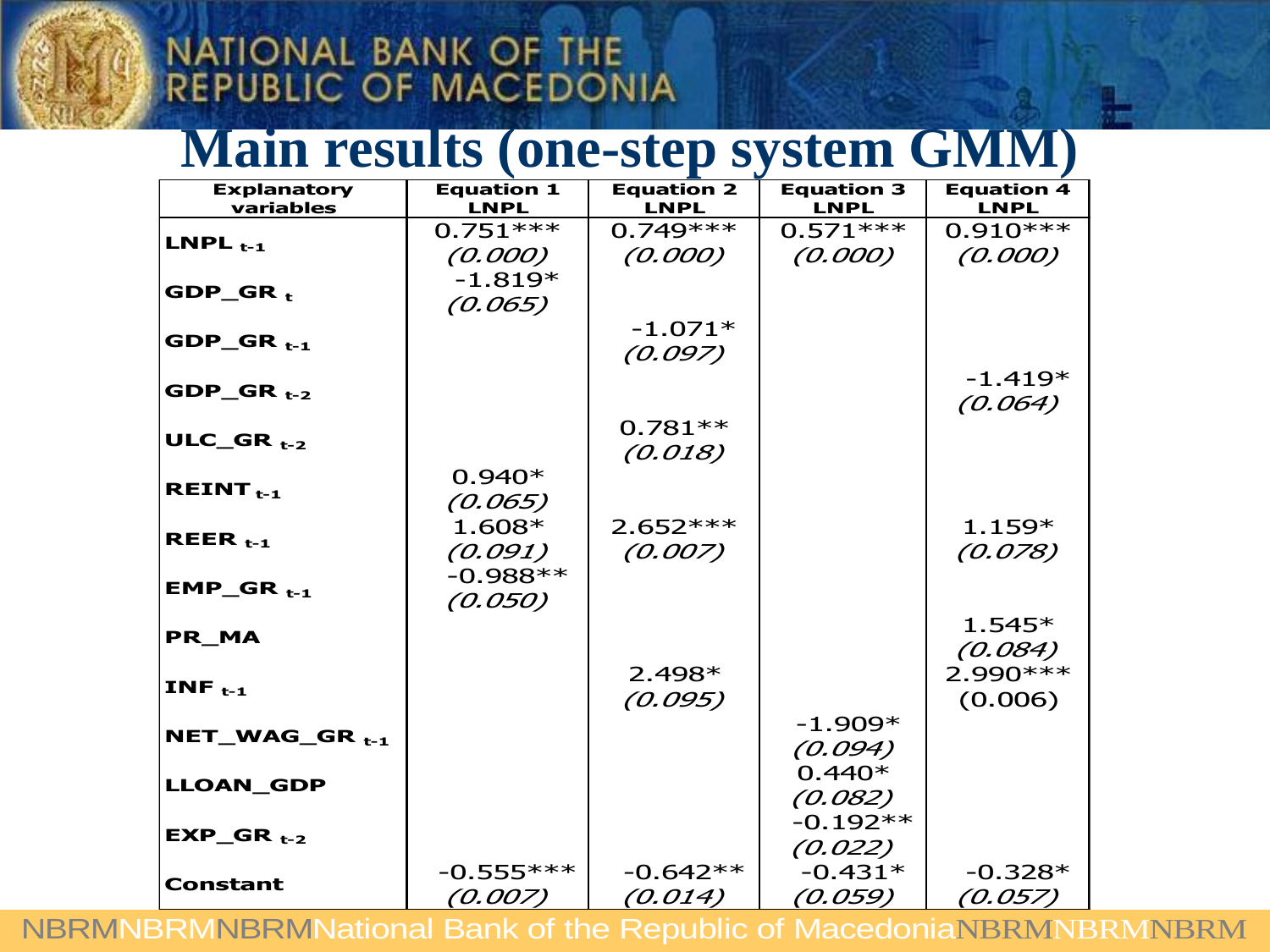### **Main results (2)**

- Results in the specifications are mostly in accordance with the theory and with our previous expectations
- We found relatively high level of persistence of non-performing loans
- Variables with highest explanatory power are the inflation rate and the REER, with both having positive signs in the equations explaining the movement of the NPL ratio
	- **↑** domestic inflation rate **→ ↑** domestic companies' costs and **↓** their competitiveness, which usually appreciates REER/Additionally, **↑** domestic inflation  $\rightarrow \downarrow$  household sector real income and  $\downarrow$  their debt servicing capacity
	- export growth rate was found to have the smallest magnitude (with "+" sign)  $\rightarrow$ REER influences NPLs movements mainly through the import channel
	- REER depreciation**→ ↓** NPLs, not mainly because of **↑** export, but as a consequence of **↓** import which stimulates the domestic production to be a larger contributor in domestic demand fulfillment/ export is consisted of products with low value added and has low sensitivity to real exchange rate changes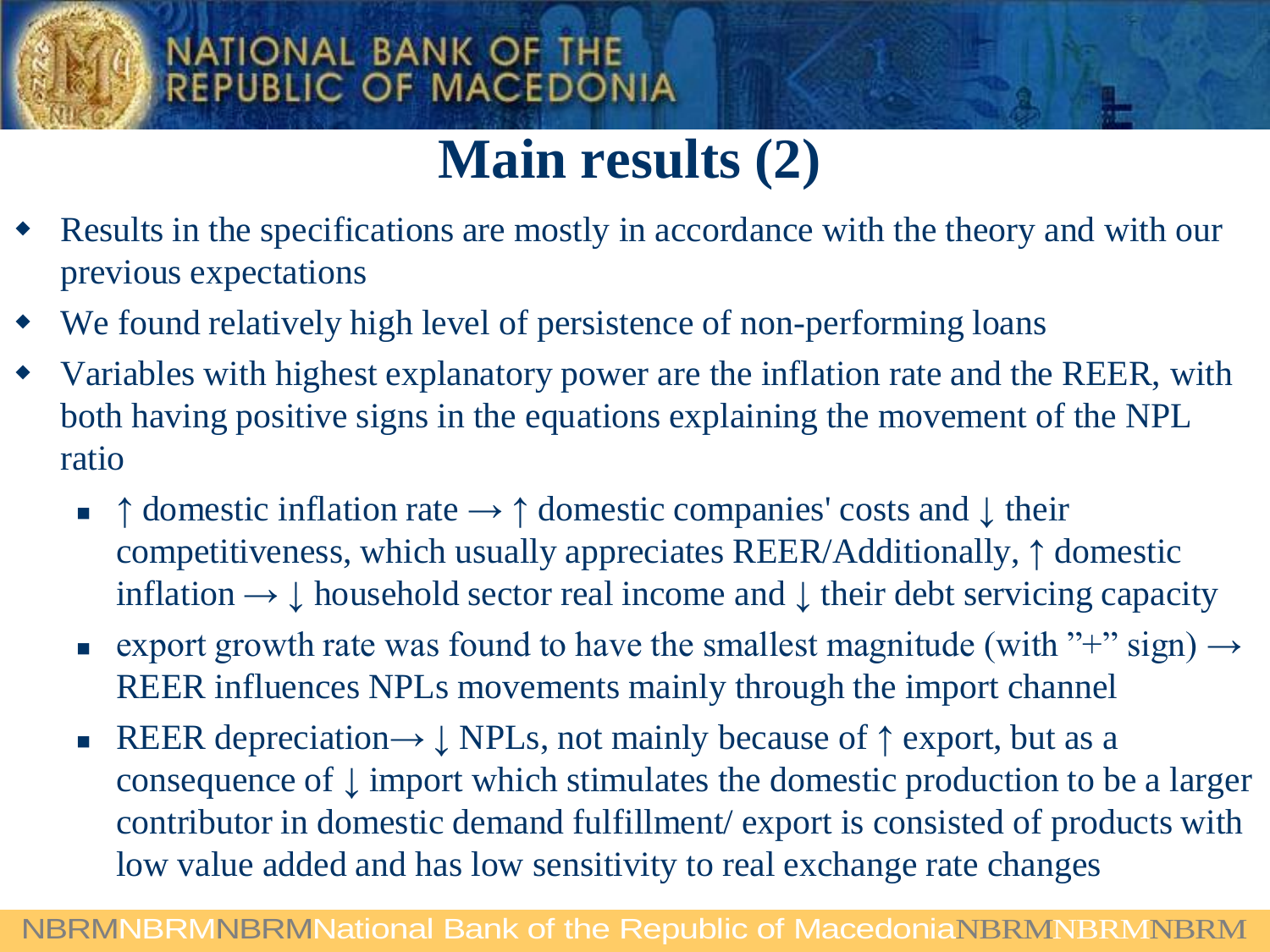### **Main results (3)**

- Negative relation was found between GDP growth and the dependent variable/ GDP growth is significant only at 10% level
- Interest rates are positively associated with NPLs/estimated coefficients do not demonstrate very large magnitude and they prove to be significant only at 10% level
- Positive relation between level of non-financial entities debt burden and NPL ratio is detected, but the significance of this variable is achieved at only 10% level, and the estimated coefficient is relatively small
- Household sector variables have negative effect on NPL ratio movements, with stronger relationship between the employment rate and NPLs (at 5%) significance level), but larger magnitude of the impact of net-wages
- Modest magnitude (with "+" sign) is observed for the impact of the change in unit labor cost variable/nevertheless this variable demonstrates relatively high level of significance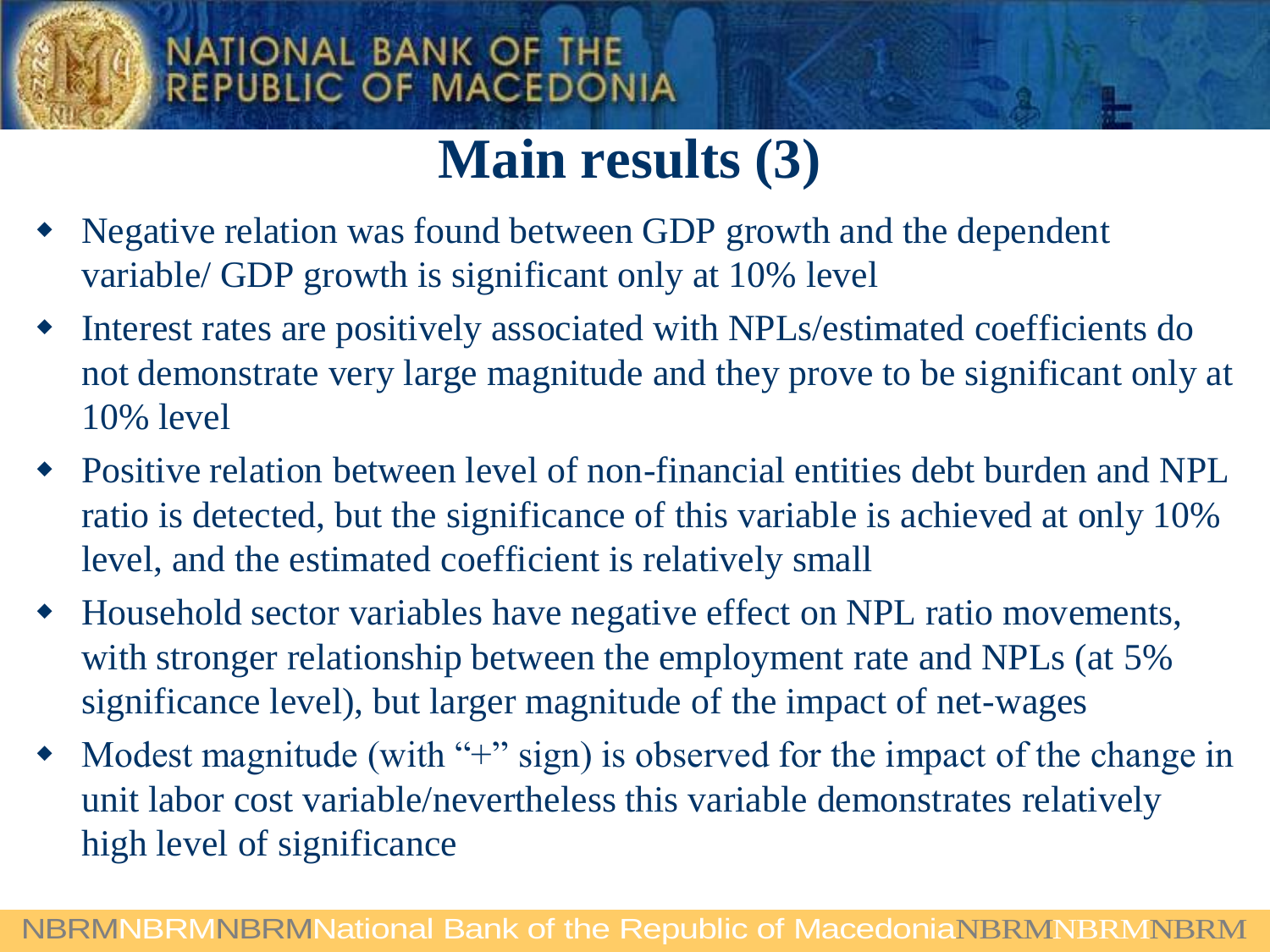### **Important Caveats!!!**

Our sample does not include a complete business cycle

**NATIONAL BANK OF THE** 

**REPUBLIC OF MACEDONIA** 

- NPL ratio as a proxy of banks' credit portfolio quality is an ex post indicator that does not measure the current credit risk management practices and does not capture the changes in credit policies and banks' risks awareness
- Individual cross sections are rather heterogeneous, and thus, the inclusion of some bank-related variables (example: cost efficiency ratio, market share measure etc.) could notably change the estimation output
- GMM might not be appropriate, because T>n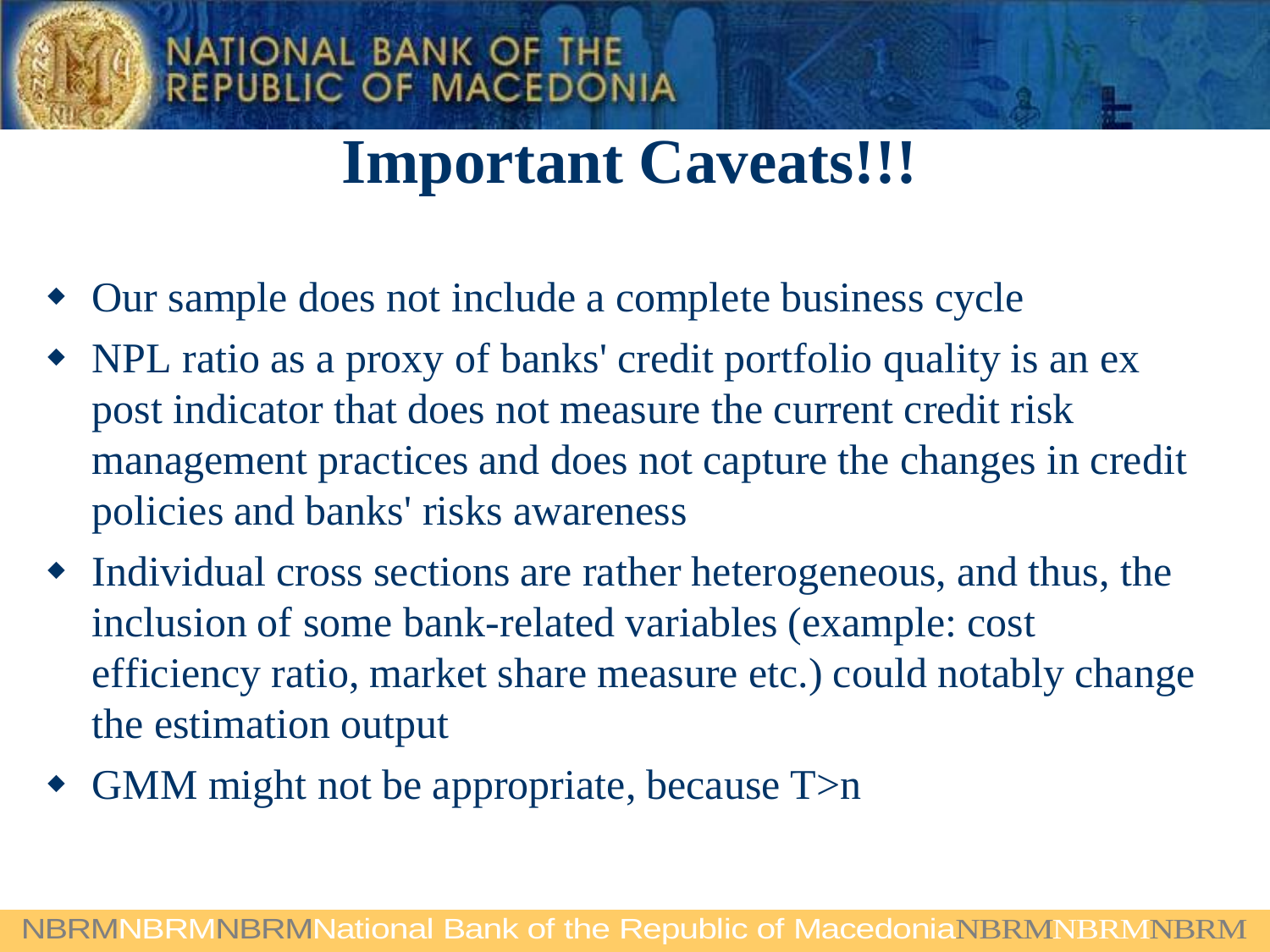### **Future Work**

- Explanation of NPLs movements could be enriched by adding bankspecific variables
- Analyses of non-performing loans could be further improved by developing separate equations for different segments of the credit portfolio
- Additional estimation techniques could be employed
- Second-round effects should be explored by applying panel VAR in order to consider any possible effects from the NPL movement on macroeconomic variables
- With appropriate fine tuning, the model might be used for stresstesting purposes, specifically for investigation of banking system resistance to different macroeconomic shocks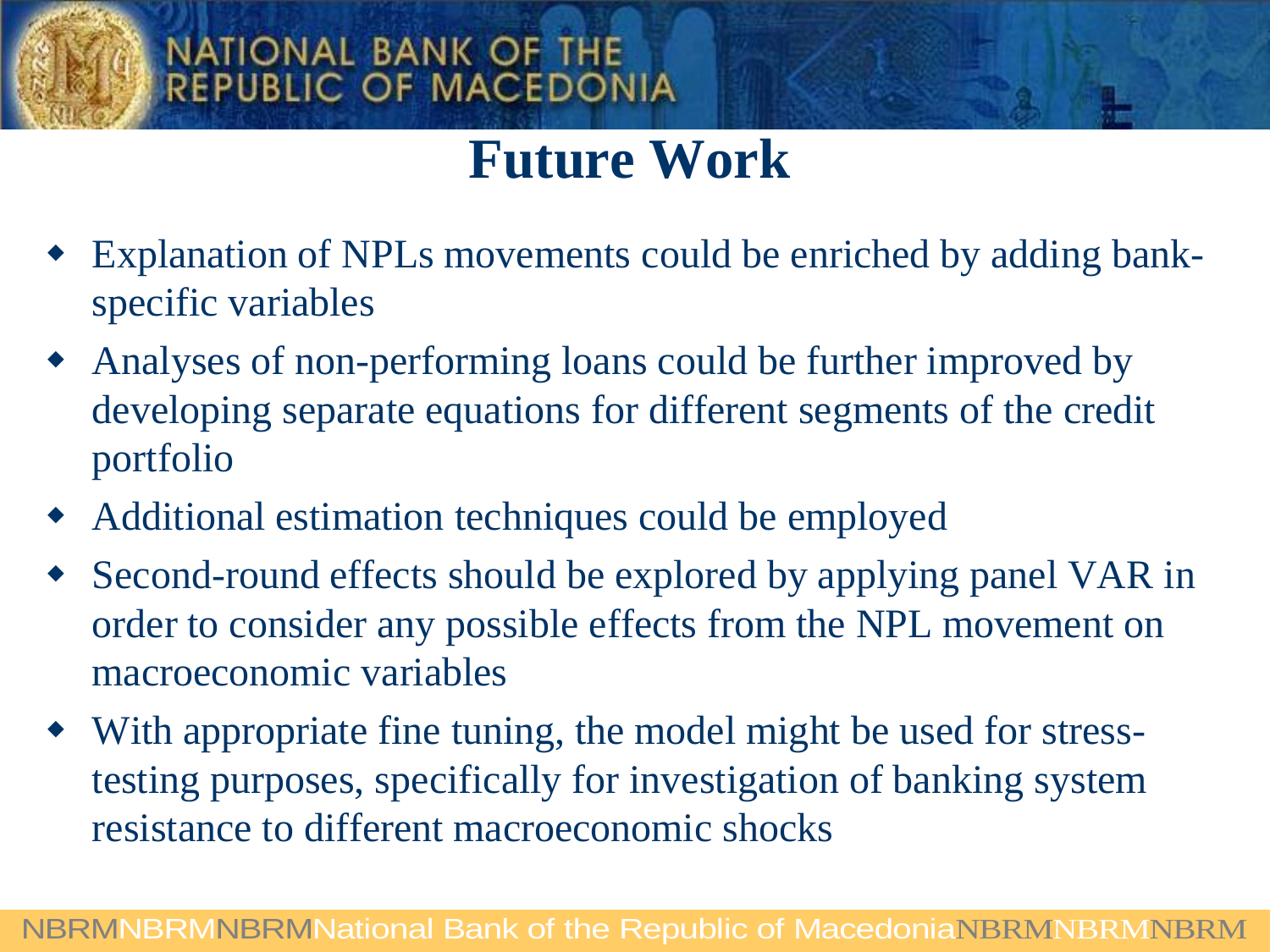

### *WORKING PAPER:* **"Macroeconomic Determinants of Nonperforming Loans in Macedonian Banking System-Panel Data Analysis"**

#### *AUTHORS:*

**Maja Ilievska (**[IlievskaM@nbrm.mk](mailto:IlievskaM@nbrm.mk))**, Mihajlo Vaskov (**[VaskovM@nbrm.mk\)](mailto:VaskovM@nbrm.mk) **and Petar Debnikov (**[DebnikovP@nbrm.mk](mailto:DebnikovP@nbrm.mk))